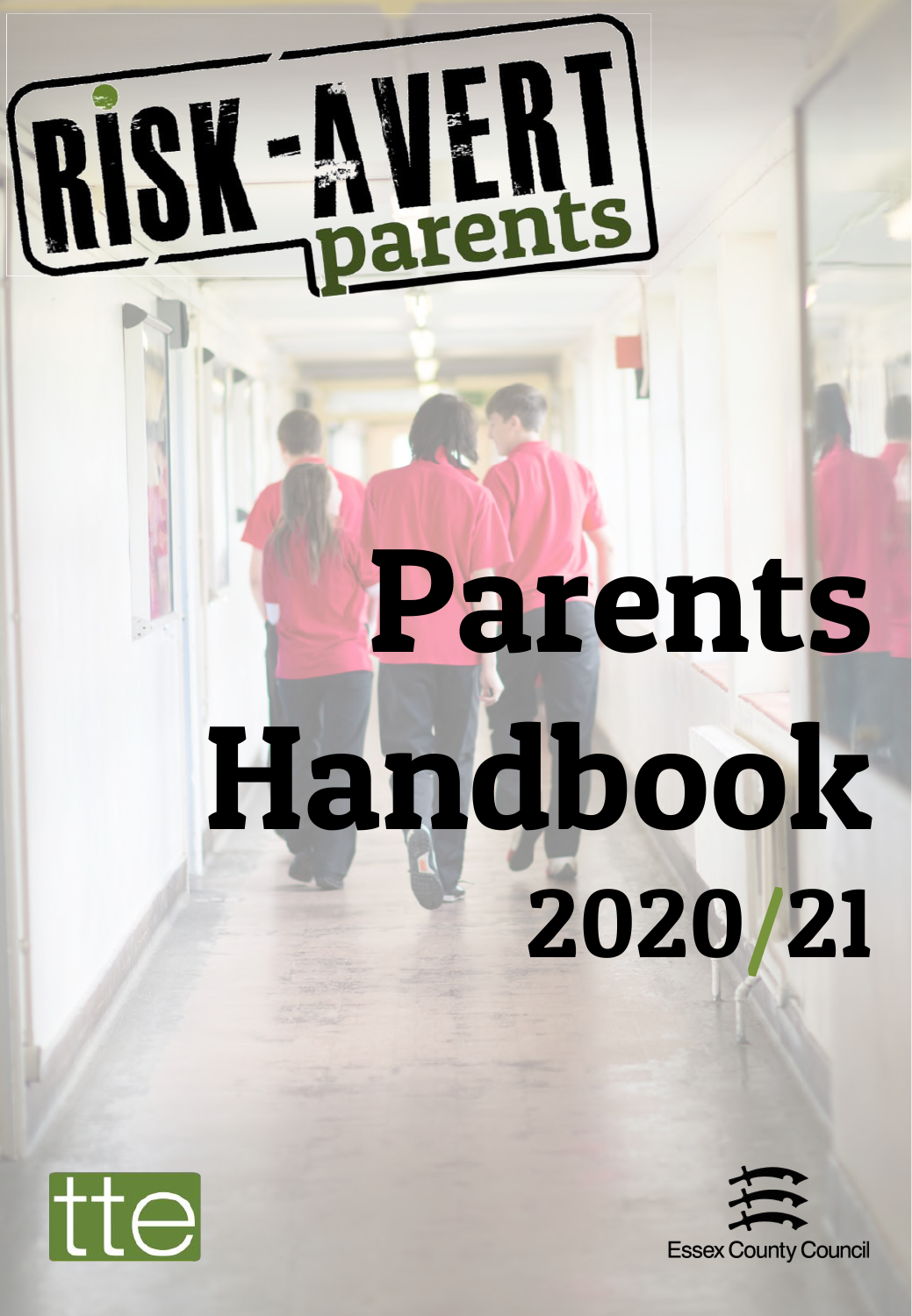



## Introduction

Parenting teenagers is tough, for many parents this will be the most difficult period in their parenting journey.

How many of us would have imagined that at 3am with a screaming baby!

But parenting a teenager is just as alien an experience as parenting a baby.

Unfortunately for many families there is far less information and support available during this time. It's almost as because we have parented a 'child' for 13 years that we will automatically be able to then parent this child as they journey into adolescence and into young adulthood.

We don't believe that this is true for all families and Risk-Avert aims to to offer support to parents like you who may be finding your relationship with your teenage child difficult.

- All parents find the transition to adolescence challenging
- Many parents have difficulties parenting teenage children
- Asking for help is a strength not a weakness
- Your children need your support now more than ever
- Just because teenagers look like adults it doesn't mean they are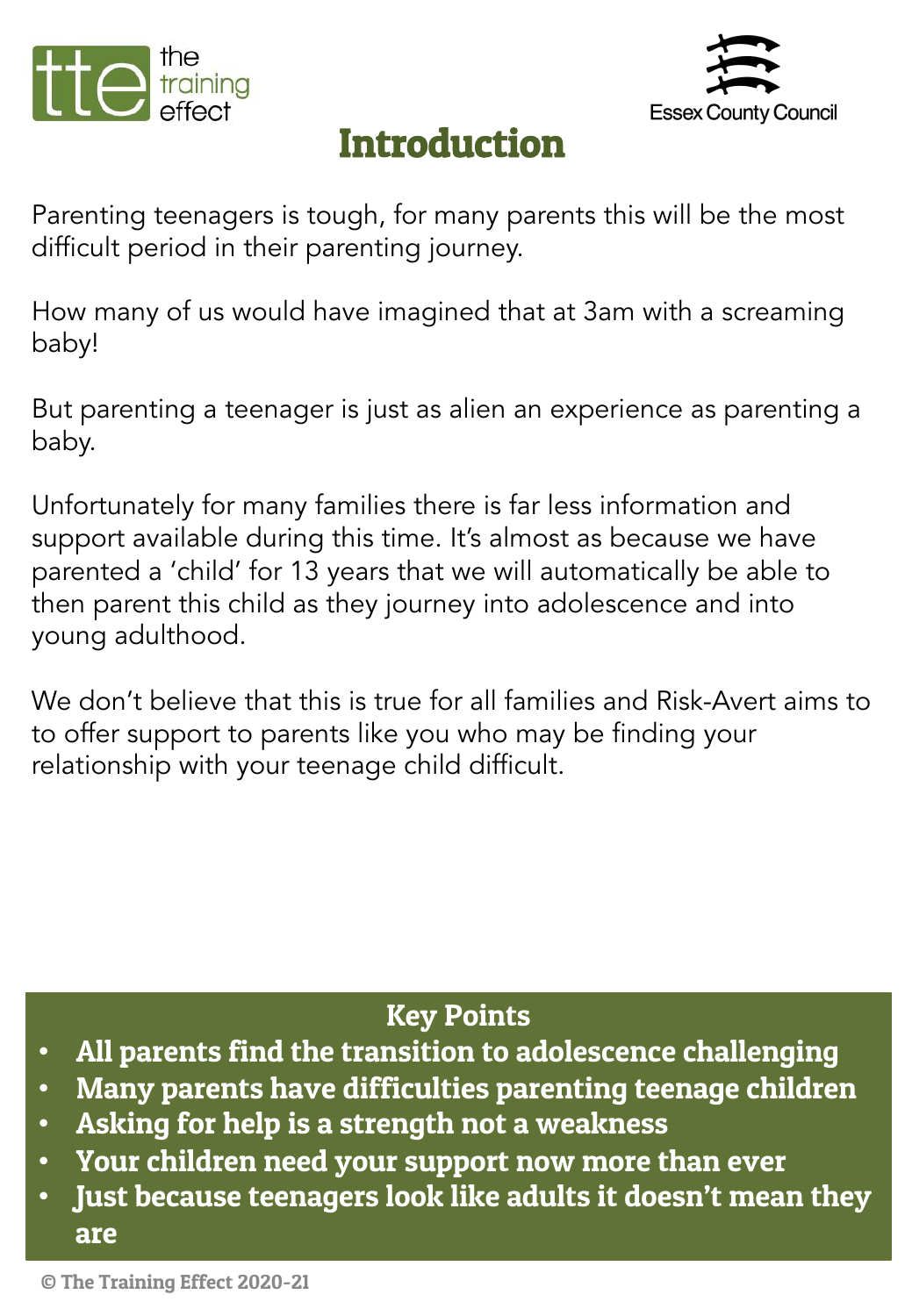# Adolescence

Adolescence is a time of immense change for children, as they mature they are exposed to different experiences, opportunities and challenges.

Social, emotional and physical changes happen at this time along with changes in relationships, priorities and pressures.

The relationship with your child will change during this period and your influence will not be the only one, which your child experiences, but it remains an important and crucial one.

During this time, our brains change significantly and this is an important element of healthy human development, this is why adolescents are more likely to engage in risky behaviours, get into accidents and misinterpret social cues and emotions.

It can be very useful to think back to your own adolescent years, did you act, as you do know?

Did you always make sensible adult decisions?

Did you take more risks?

- Changes in adolescents are not an excuse for behavior, teenagers can still know right from wrong
- Even with these changes in the brain, teenagers can still make good decisions
- By understanding these changes parents can help understand and help their teenage children
- When you ask 'What were you thinking?' maybe they weren't?
- Due to the changes in adolescence, arguments and disagreements can be common
- Focusing on big issues rather than smaller ones can be more effective (more on this later)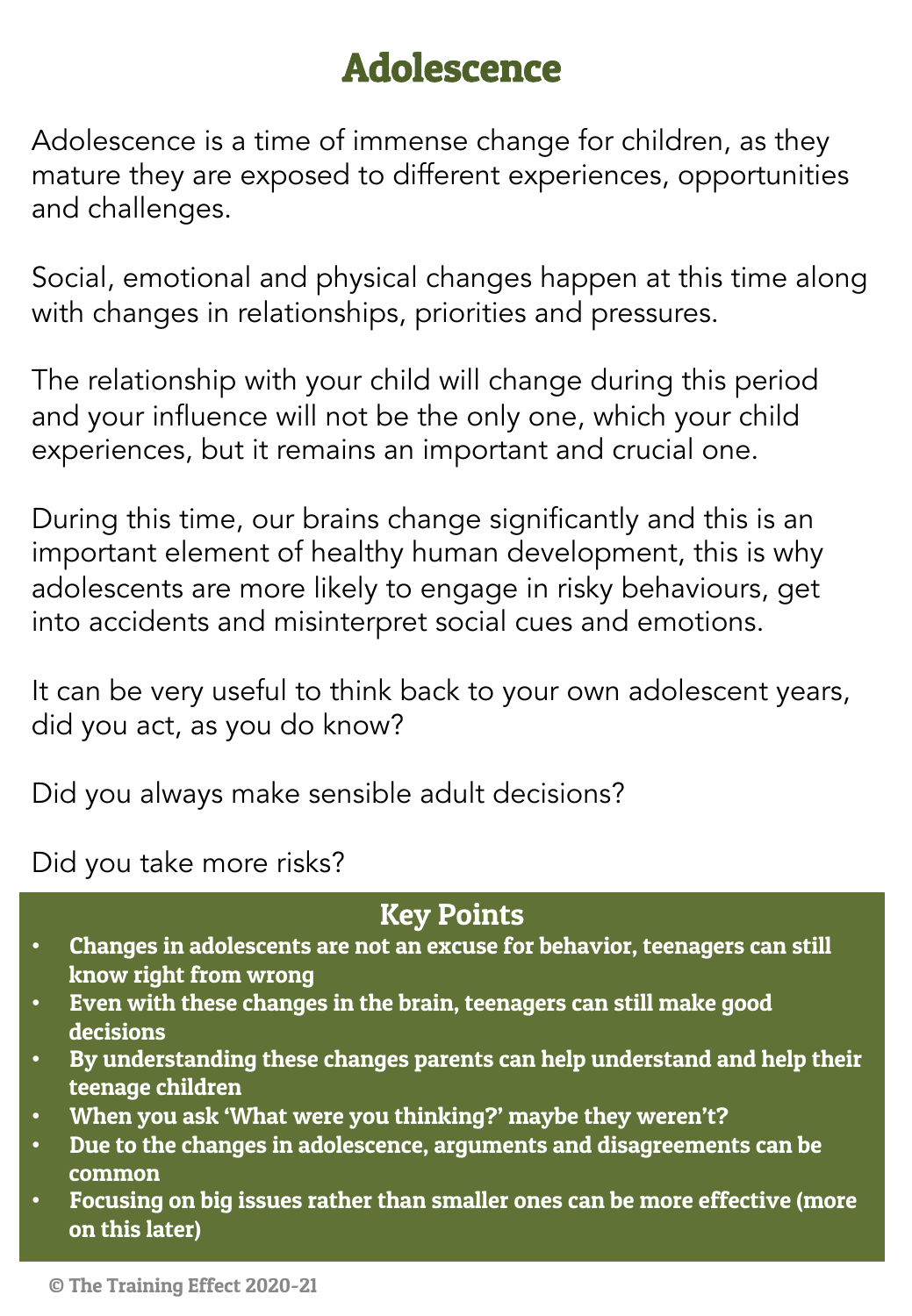# Managing Teenage Behaviour

Managing the behaviour of teenagers is very different to managing the behaviour of younger children.

Different approaches can be more effective with teenagers; this is partly due to the changes in development highlighted in the previous section.



Rules and boundaries are just as important now as they are at any stage in your child's life, it is the way we need to approach them that is different. Unlike younger children you cannot tell teenagers what to do in the same way, it doesn't work.

Rules need to be clearly explained and the reasons behind them. Rules are more likely to be kept if they take into account the feelings and thoughts of your teenager. The rules need to validate the teenager's feelings but make it clear that ultimately the adults are in charge.

Rewards for good behaviour can be more effective than punishment for bad behaviour. Any punishment should be fair and realistic and if possible decided together.

It is worth investing time in preventing problems before they happen.

- Rules should be made taking into account of feelings
- Rules need to be clearly explained and the reasons for them
- Praise for good behaviour
- Be clear about the consequences of breaking rules
- Consequences should be fair, realistic and decided together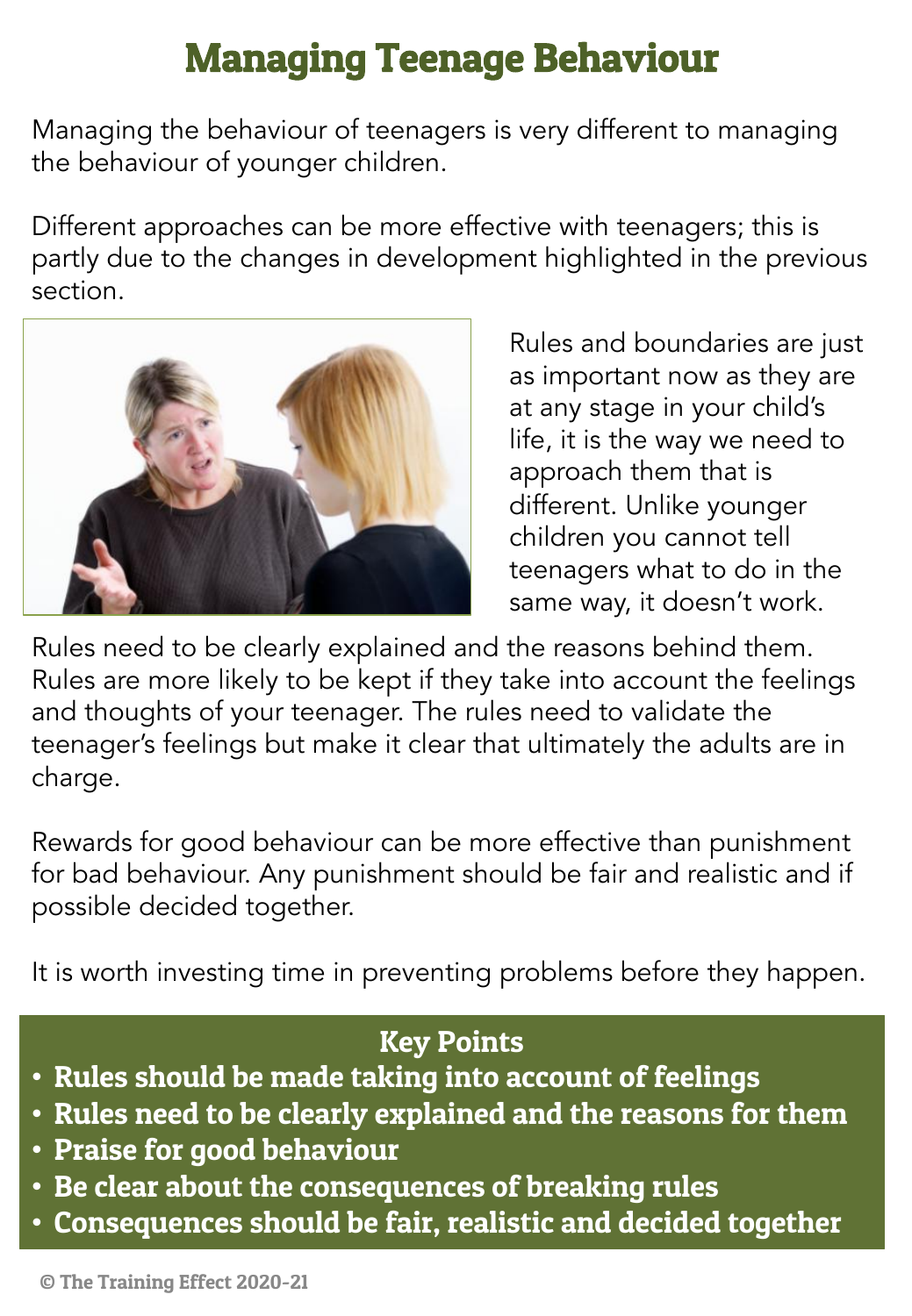# **Conflict**

Conflict happens in every family. It is how we deal with it that can make all the difference to the outcome.

Be clear, confident and think about what you want to say. Angry teenagers can be intimidating, even if they don't mean to be. Your teenager may also feel intimidated by your behaviour.

We all get angry from time to time but it's possible to express this without aggression.

If an argument is about to start, stay calm and try not to get drawn into it.



Tell them that you care and want to help. Remember, it is almost impossible to win an argument with a teenager.

There are people who can help: - family, friends, health visitors, G.Ps, support organisations and groups. Professional help can provide much needed support.

- Ignore small or trivial issues and concentrate on resolving the more important ones
- After an argument, think about what started it. Was it a one-off or are there issues that are being raised often? What would you do differently if it happens again?
- Pick a good time to talk when everyone is able to listen. Be consistent with your decisions
- Don't try to talk to your teenager if they have been drinking or return home late, it can wait until the morning
- If you have a two-parent household, present a united front. You can disagree later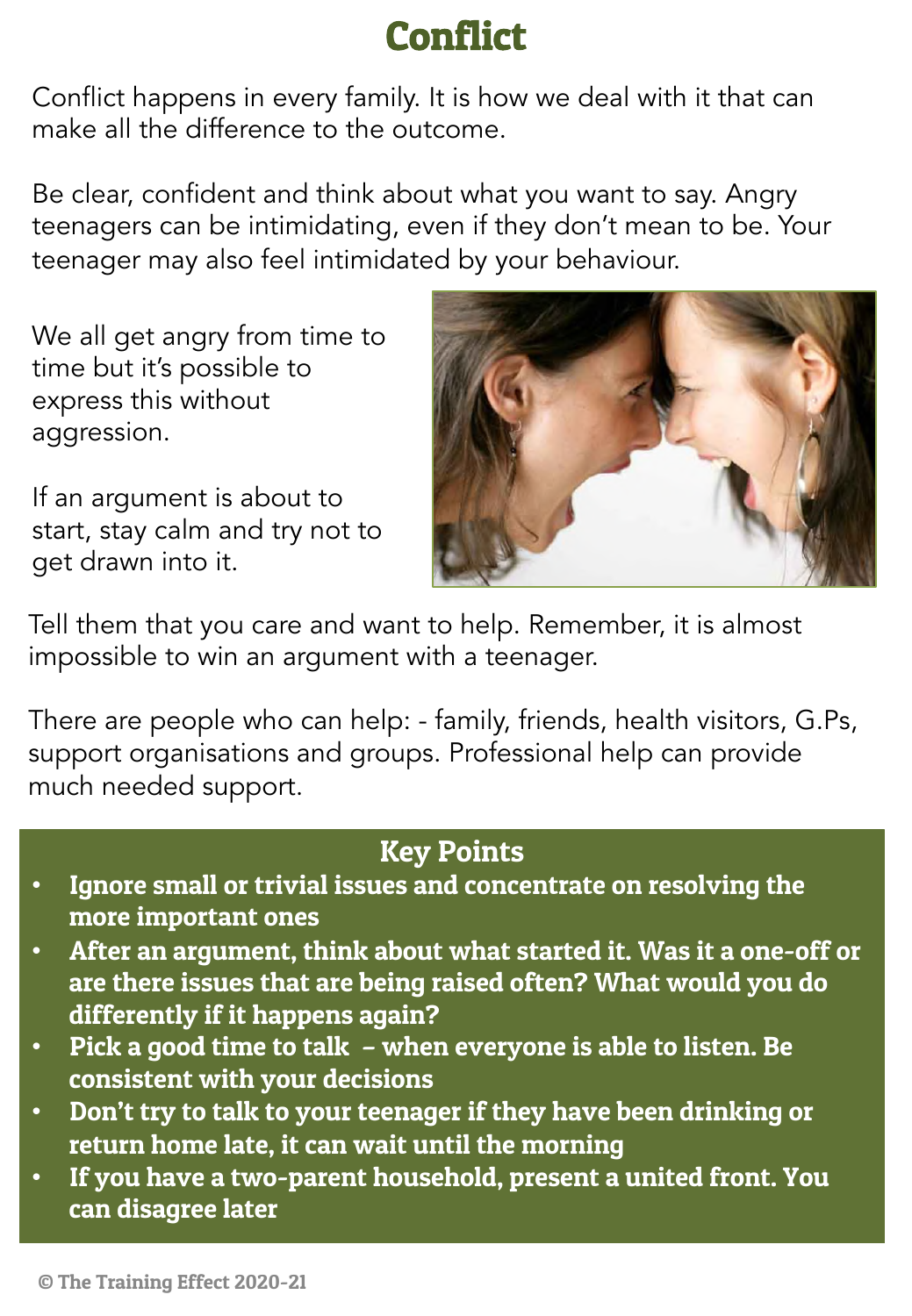## Communication



Good communication with your teenager is crucial to you developing and maintaining a good healthy relationship. Really listening to your teenager will encourage them to open up and discuss the issues they face growing up.

It has often been said that there is a difference between listening to someone and actually hearing them, try and listen to your teen's concerns as much as possible.

Many teenagers seem as though they have forgotten how to communicate, unless it is using their mobile phone or a computer! Most teenagers however value the opportunity to talk to their parents about their life, concerns and worries. It is often easier to talk if you are not sitting opposite each other. Try talking whilst driving or at the dinner table.

Teenagers learn how to express emotions such as anger and love by your example. Remember, we can influence our teenager's behaviour positively or negatively.

- Good communication builds good relationships
- Keep communication open at all times
- Listen to your teenager and try not to interrupt
- Remember we all communicate through body language; a smile can go a long way
- Keep calm when things get heated the message does not get through
- Talking is good for everyone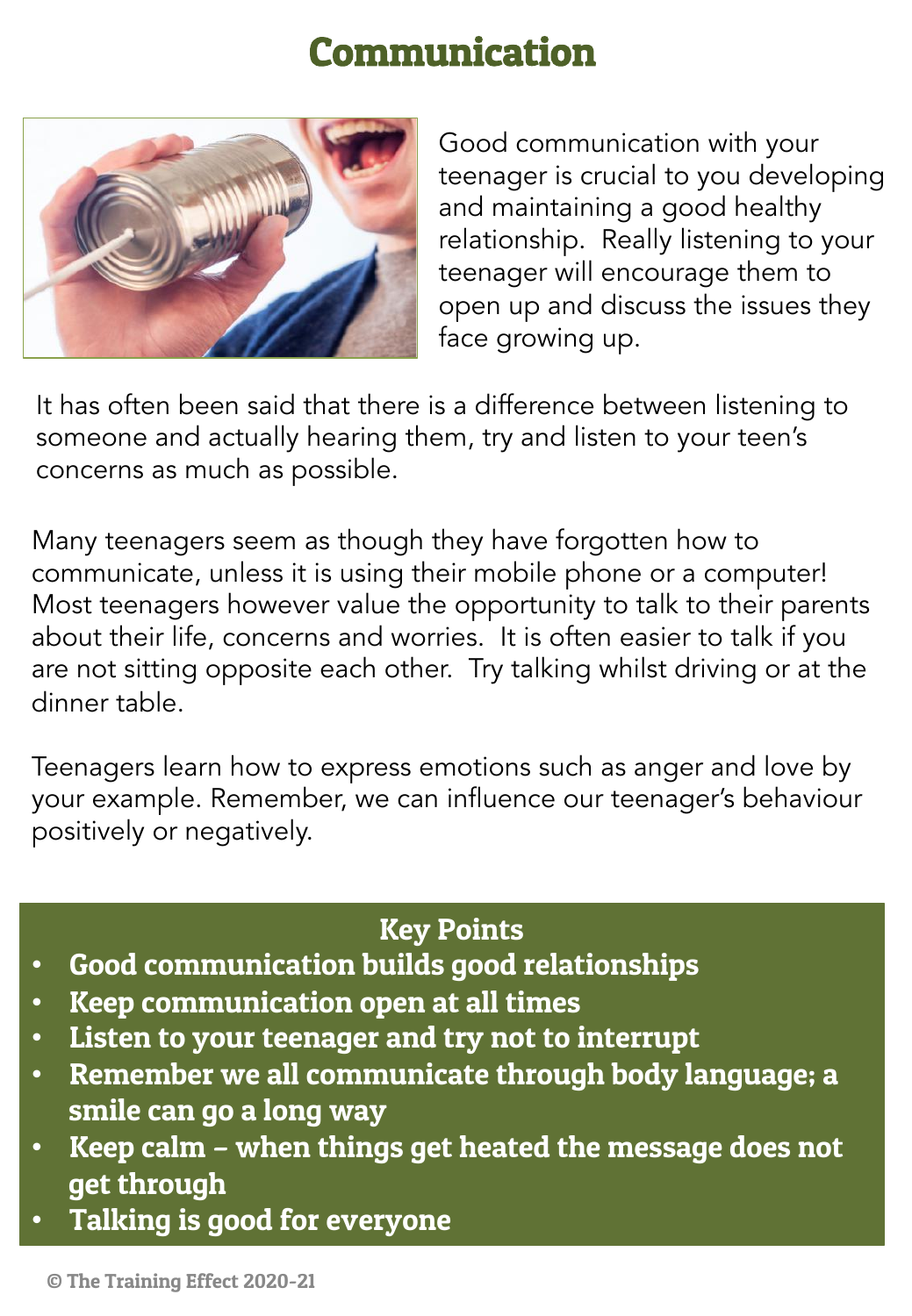# Teenage Worries

During our teenage years we all experience many changes. This almost constant change can lead to feelings of uncertainty around our entire lives, from their appearance to *whom* they are going to meet and whether their friends and peers like and respect them.

Some of these worries may seem trivial to us as adults, but remember for your teenager they are a big deal, so it is very important that we take them seriously.



Teenage romantic relationships are a good example, for many these can be short lived, highly intense and represent true loss. Often adults trivialise these experiences, this can be very unhelpful and potentially damaging.

Remembering the feelings and emotions you had at this age may help you to understand your teenager's concerns.

Building self-esteem, self respect and a positive view of themselves is key to helping them deal with day-to- day life. Self-esteem is about being comfortable with you. Teenagers need to know that they matter and that other people matter too.

- Avoid making jokes at your teenager's expense, even if it's meant in a light-hearted way and joking way, teenagers can be very thin skinned
- Help your teenager to feel good about him or herself
- Show them that they are special and important
- Recognise that it is normal for your teenager to want acceptance from friends and peers
- If you know or think your teenager is worried, spend time with him or her, try to find out what the problems are and try to work on solutions together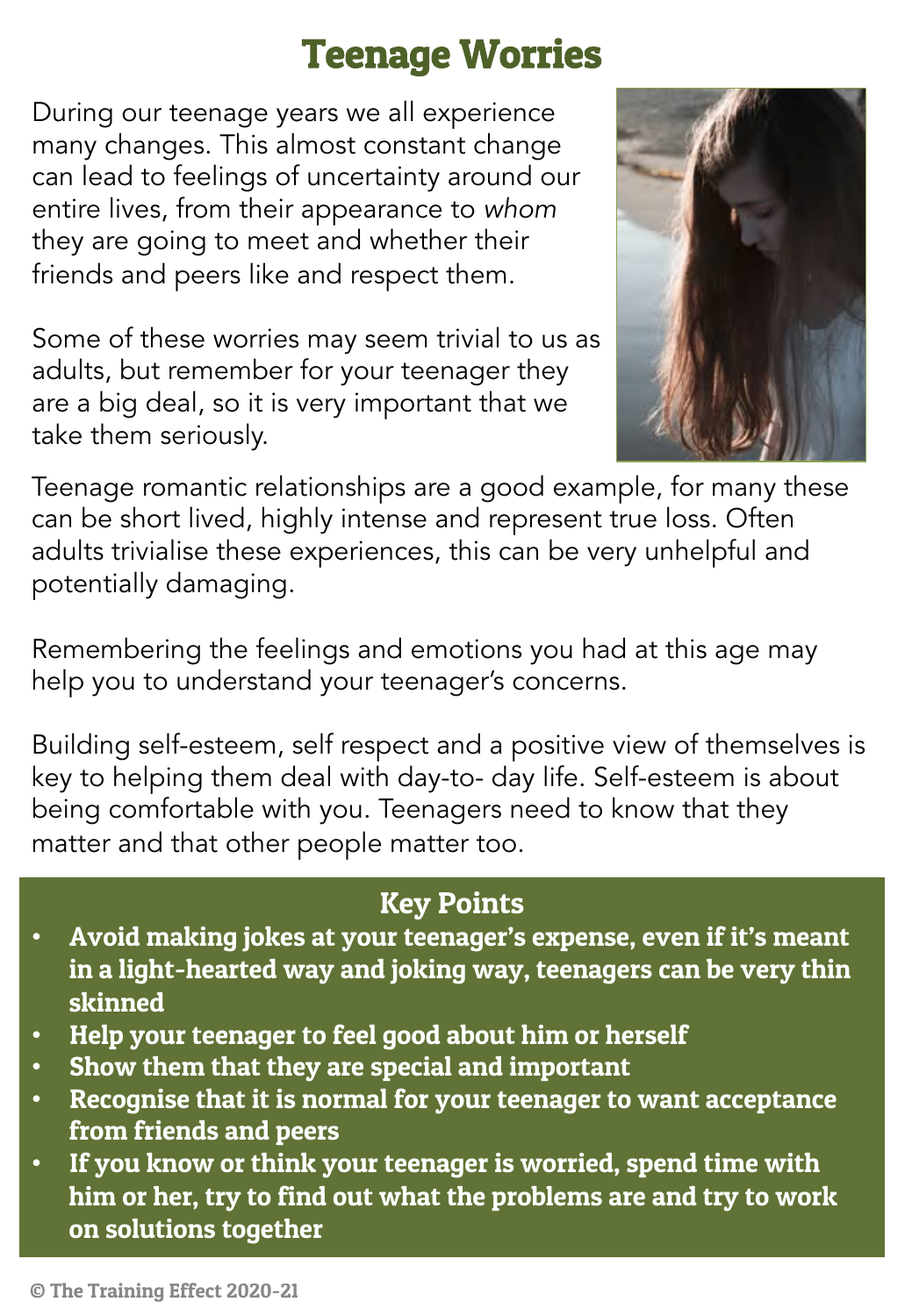# Solutions Not Problems



During periods of stress or difficulties we can find ourselves focusing on problems rather than their solutions.

How many of us have found ourselves focusing on little issues and problems rather than the big picture during times like this?

This focus can cloud our view of what we want in the future or what that solution may be. It is common, but focusing on solutions to difficult situations can and does lead to improved outcomes.

During times of conflict or disagreement, often both parties see themselves as representing the side of truth, blinkered to similarities between their own behaviour and that of others.

By taking a solution-focused approach to these issues we can resolve problems quicker, leading to a more positive outcome for you and your child.

Remember there doesn't have to be winners and losers.

- Focus on what you want the future to look like
- It's a good idea to focus on what you can change, you may not be able to stop your teenager going out for example but you may be able to negotiate coming back at a certain time
- Remember your family are the experts on your situation
- Think about when you have dealt with previous situations successfully, what worked before?
- When you find something that does work, do more of it
- Encourage your child to do the same, get them to focus on how they would like the future to be
- Think about how you will know when things have changed, what will your family life feel like?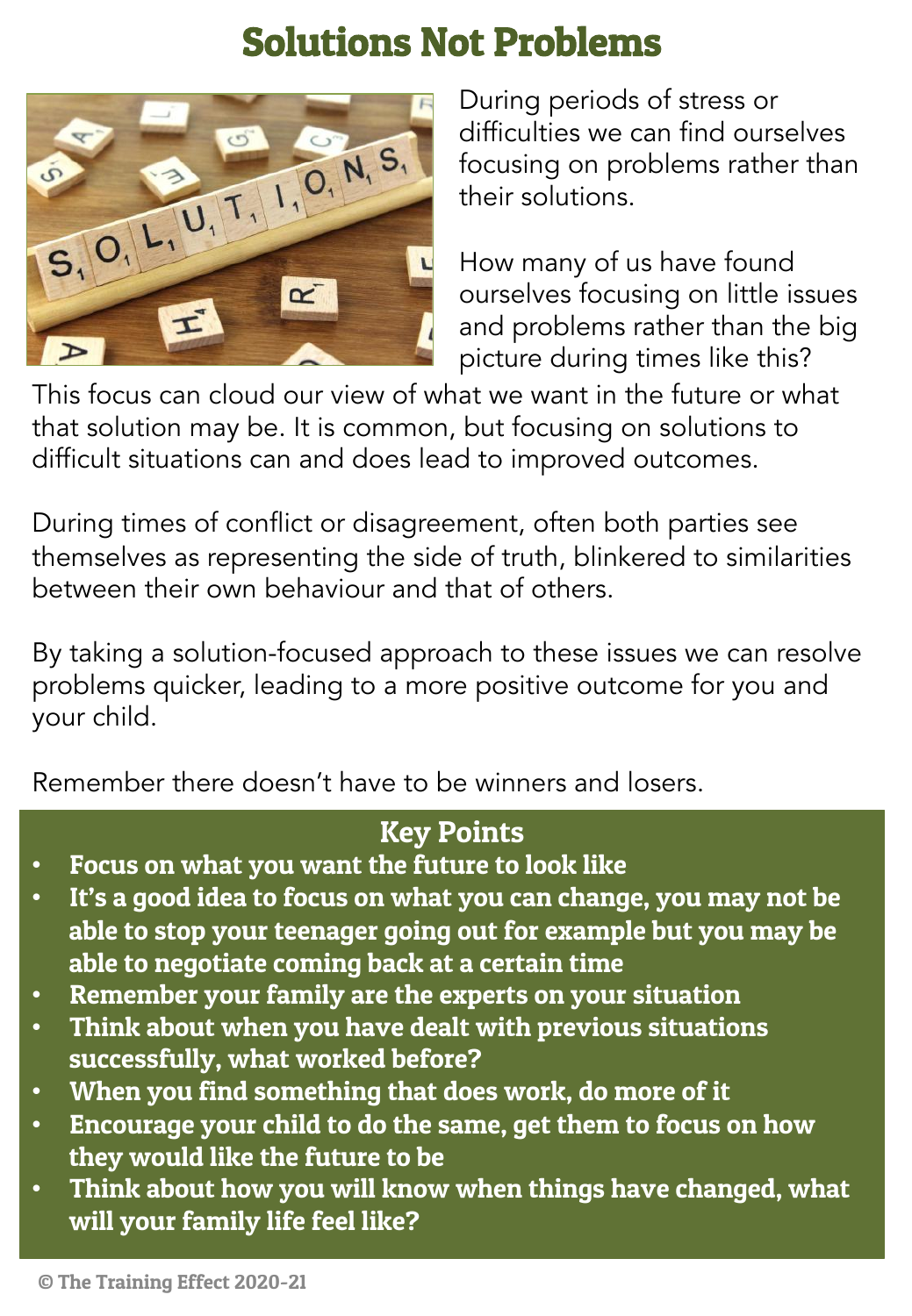# Risky Behaviours

Risk taking behaviour takes many forms for children and young people, from driving cars too fast to drug taking, heavy drinking, staying out late, inappropriate sexual behaviour and anti-social behavior.

A key point to remember about risk taking behavior in adolescence is that it's a normal part of teenage development, which can in part be explained by changes in the brain.



These changes mean that young people are more inclined to seek immediate rewards without always fully considering the consequences.

When teenagers take risks it may be in response to something that has happened in their lives or an attempt to assert control over their circumstances. The good news is that for most young people risktaking behaviour is relatively short lived but in some circumstances it can lead to more serious problems.

- Talk with your child about what types of behavior are acceptable be clear and consistent
- Try to talk about the dangers of various risk taking behaviours with your teenager, try not to lecture them
- Help your teenager to face up to and be responsible for their actions
- Think about your own teenage years, did you take more risks?
- This is a new experience for your child, their frame of reference around what is risky is not fully developed, it may be frustrating if they don't listen to your advice, especially if you have first hand experience but sometimes people need to learn from experience
- Make it clear that you are there for them
- Make time to discuss various issues with your child, encourage them to talk about what they are doing and why
- Why someone is doing something is sometimes more important than what they are doing
- If they don't want to talk to you – try to get them to talk to someone else, maybe a sexual health or drug worker (details at the end of this handbook)
- No matter how tough, support your teenager and keep talking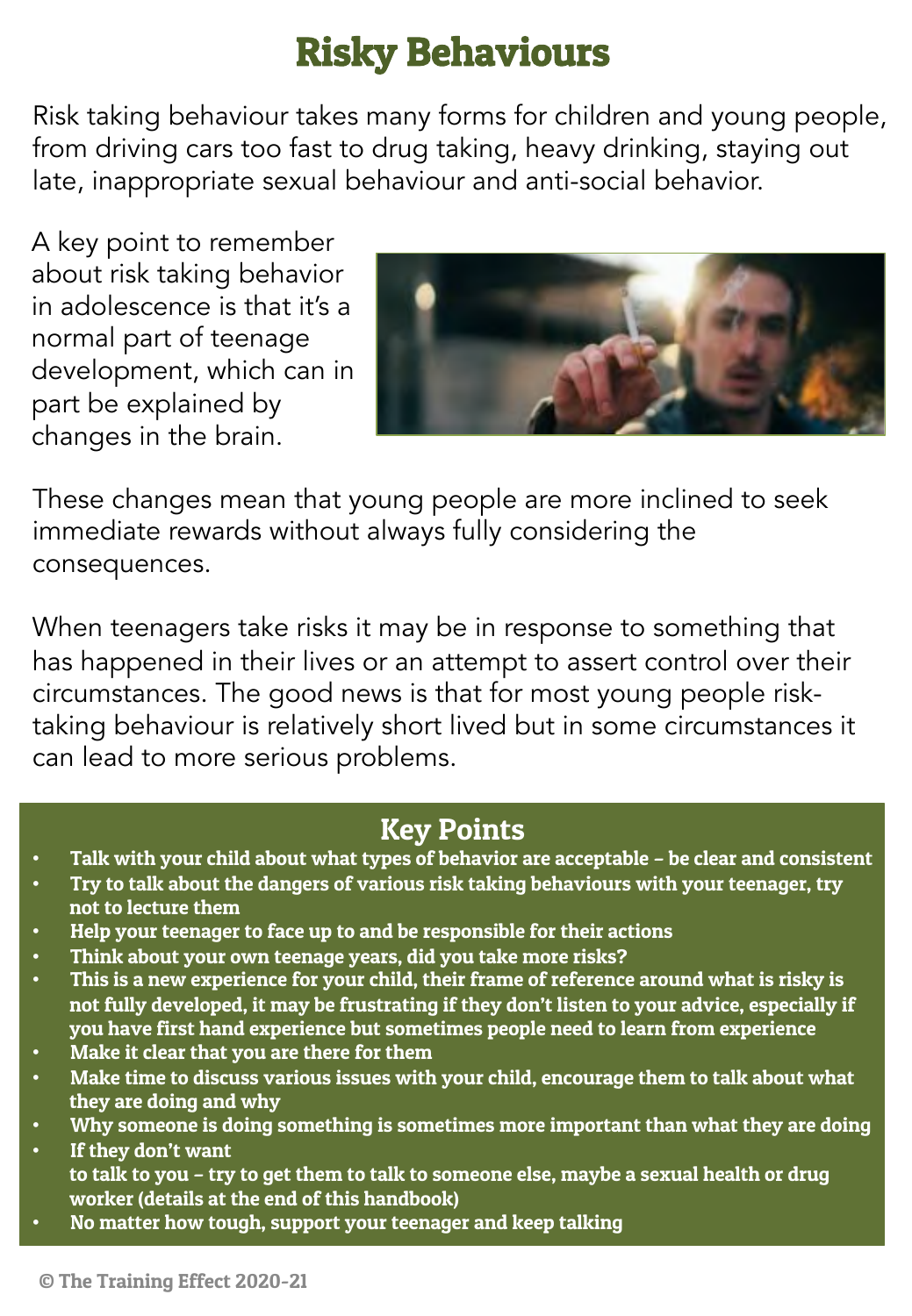# Finding Positives

When we are experiencing difficulties with any of our relationships it can become increasingly difficult to find positives in other people.

Focusing on positives instead of just negatives is extremely important. These positive traits may well seem to be in the past but by focusing on them you will find your current view of your child may be improved.



Much of your child's current behaviour may be negative but there may still be positive aspects, they may just not always be focused on you.

By focusing on positives we also support the solution-focused approach we highlighted earlier.

- Focus on qualities (nice to siblings, helps friends etc) rather than achievements (winning trophies) or looks
- Focus on strengths rather than weaknesses
- What's positive about your relationship?
- What was positive in the past?
- What would you like the future to be like?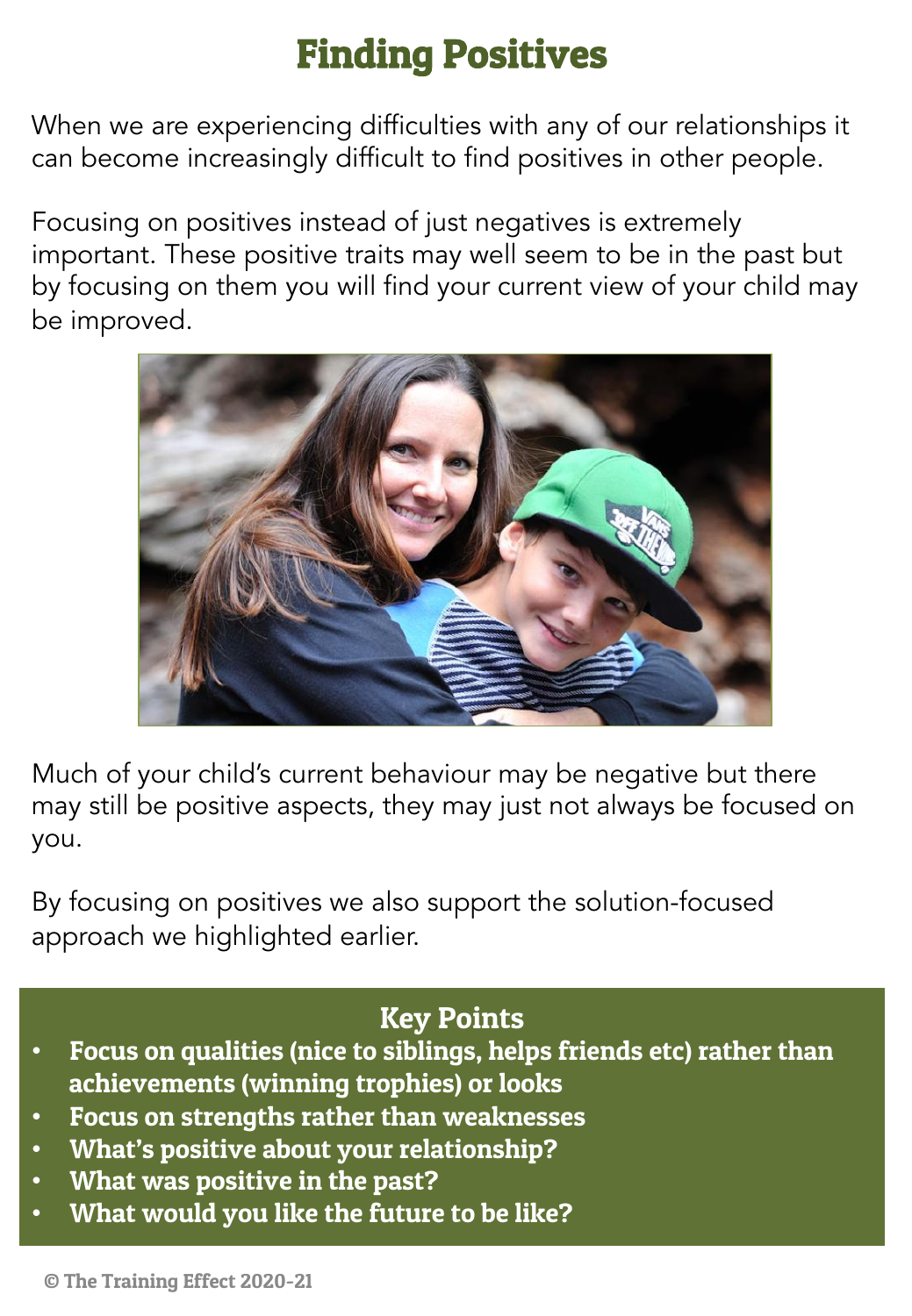# Planning for the Future

As discussed in the solutions not problems section above, it is extremely important to think about what the future will look like when these current problems are not present.

This future planning is crucial; if we can imagine a time when these problems don't exist we are on the road to making this happen.

Teenagers are not teenagers forever, for many adolescents their personalities, beliefs and morals will change again as they move into adulthood.



It can be very useful to ask yourself, are you the same as when you were a teenager?

These issues will not last forever. Be positive!

## Key Points

- Thinking about a problem free future is a useful approach
- Ask yourself, what do I want in the future for my child?
- Ask yourself, what do I want in the future for me?
- Ask yourself, what do I want in the future for my family?